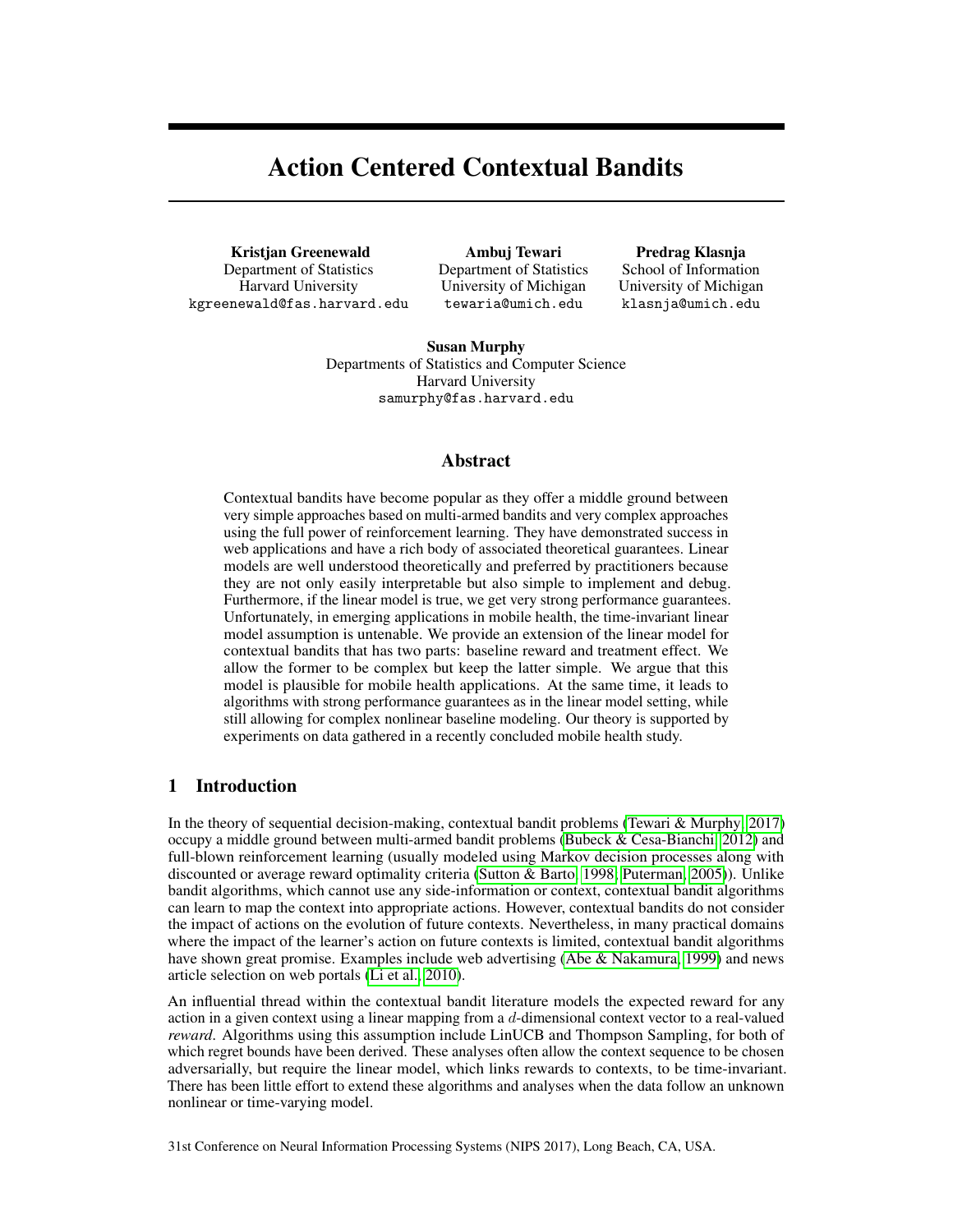In this paper, we consider a particular type of non-stationarity and non-linearity that is motivated by problems arising in mobile health (mHealth). Mobile health is a fast developing field that uses mobile and wearable devices for health care delivery. These devices provide us with a real-time stream of dynamically evolving contextual information about the user (location, calendar, weather, physical activity, internet activity, etc.). Contextual bandit algorithms can learn to map this contextual information to a set of available intervention options (e.g., whether or not to send a medication reminder). However, human behavior is hard to model using stationary, linear models. We make a fundamental assumption in this paper that is quite plausible in the mHealth setting. In these settings, there is almost always a "do nothing" action usually called action 0. The expected reward for this action is the *baseline reward* and it can change in a very non-stationary, non-linear fashion. However, the *treatment effect* of a non-zero action, i.e., the incremental change over the baseline reward due to the action, can often be plausibly modeled using standard stationary, linear models.

We show, both theoretically and empirically, that the performance of an appropriately designed action-centered contextual bandit algorithm is agnostic to the high model complexity of the baseline reward. Instead, we get the same level of performance as expected in a stationary, linear model setting. Note that it might be tempting to make the entire model non-linear and non-stationary. However, the sample complexity of learning very general non-stationary, non-linear models is likely to be so high that they will not be useful in mHealth where data is often noisy, missing, or collected only over a few hundred decision points.

We connect our algorithm design and theoretical analysis to the real world of mHealth by using data from a pilot study of HeartSteps, an Android-based walking intervention. HeartSteps encourages walking by sending individuals contextually-tailored suggestions to be active. Such suggestions can be sent up to five times a day–in the morning, at lunchtime, mid-afternoon, at the end of the workday, and in the evening–and each suggestion is tailored to the user's current context: location, time of day, day of the week, and weather. HeartSteps contains two types of suggestions: suggestions to go for a walk, and suggestions to simply move around in order to disrupt prolonged sitting. While the initial pilot study of HeartSteps micro-randomized the delivery of activity suggestions (Klasnja et al., 2015; Liao et al., 2015), delivery of activity suggestions is an excellent candidate for the use of contextual bandits, as the effect of delivering (vs. not) a suggestion at any given time is likely to be strongly influenced by the user's current context, including location, time of day, and weather.

This paper's main contributions can be summarized as follows. We introduce a variant of the standard linear contextual bandit model that allows the baseline reward model to be quite complex while keeping the treatment effect model simple. We then introduce the idea of using action centering in contextual bandits as a way to decouple the estimation of the above two parts of the model. We show that action centering is effective in dealing with time-varying and non-linear behavior in our model, leading to regret bounds that scale as nicely as previous bounds for linear contextual bandits. Finally, we use data gathered in the recently conducted HeartSteps study to validate our model and theory.

## 1.1 Related Work

Contextual bandits have been the focus of considerable interest in recent years. Chu et al. (2011) and Agrawal & Goyal (2013) have examined UCB and Thompson sampling methods respectively for linear contextual bandits. Works such as Seldin et al. (2011), Dudik et al. (2011) considered contextual bandits with fixed policy classes. Methods for reducing the regret under complex reward functions include the nonparametric approach of May et al. (2012), the "contextual zooming" approach of Slivkins (2014), the kernel-based method of Valko et al. (2013), and the sparse method of Bastani & Bayati (2015). Each of these approaches has regret that scales with the complexity of the overall reward model including the baseline, and requires the reward function to remain constant over time.

# 2 Model and Problem Setting

Consider a contextual bandit with a baseline (zero) action and  $N$  non-baseline arms (actions or treatments). At each time  $t = 1, 2, \ldots$ , a context vector  $\bar{s}_t \in \mathbb{R}^{d'}$  is observed, an action  $a_t \in$  $\{0, \ldots, N\}$  is chosen, and a reward  $r_t(a_t)$  is observed. The bandit learns a mapping from a state vector  $s_{t,a_t}$  depending on  $\bar{s}_t$  and  $a_t$  to the expected reward  $r_t(s_{t,a_t})$ . The state vector  $s_{t,a_t} \in \mathbb{R}^d$  is a function of  $a_t$  and  $\bar{s}_t$ . This form is used to achieve maximum generality, as it allows for infinite possible actions so long as the reward can be modeled using a d-dimensional  $s_{t,a}$ . In the most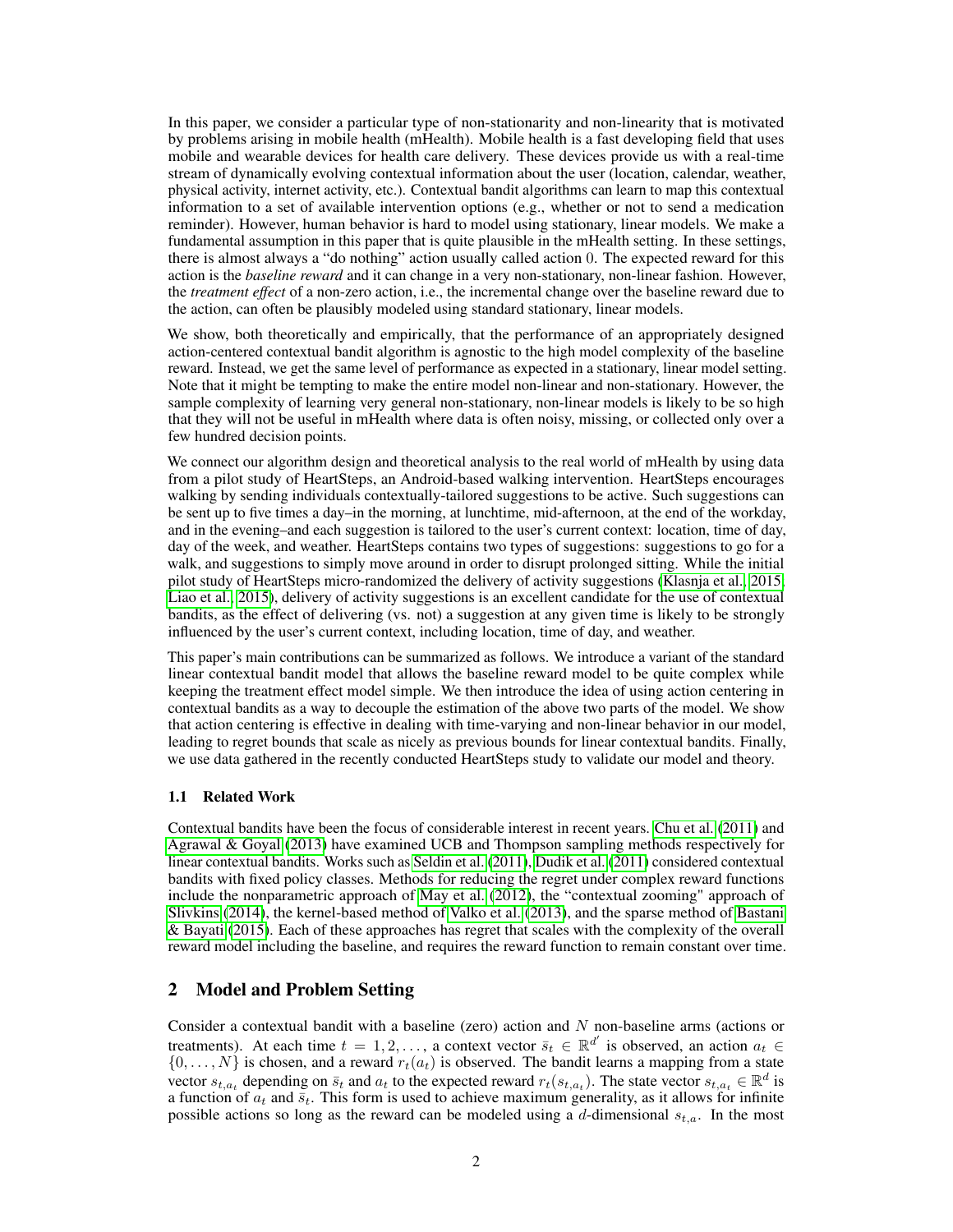unstructured case with N actions, we can simply encode the reward with a  $d = Nd'$  dimensional  $s_{t,a_t}^T = [I(a_t = 1)\bar{s}_t^T, \dots, I(a_t = N)\bar{s}_t^T]$  where  $I(\cdot)$  is the indicator function.

For maximum generality, we assume the context vectors are chosen by an adversary on the basis of the history  $\mathcal{H}_{t-1}$  of arms  $a_{\tau}$  played, states  $\bar{s}_{\tau}$ , and rewards  $r_{\tau}(\bar{s}_{\tau}, a_{\tau})$  received up to time  $t-1$ , i.e.,

$$
\mathcal{H}_{t-1} = \{a_{\tau}, \bar{s}_t, r_{\tau}(\bar{s}_{\tau}, a_{\tau}), i = 1, \ldots, N, \tau = 1, \ldots, t-1\}.
$$

Consider the model  $E[r_t(\bar{s}_t, a_t)|\bar{s}_t, a_t] = \bar{f}_t(\bar{s}_t, a_t)$ , where  $\bar{f}_t$  can be decomposed into a fixed component dependent on action and a time-varying component that does not depend on action:

$$
E[r_t(\bar{s}_t, a_t)|\bar{s}_t, a_t] = \bar{f}_t(\bar{s}_t, a_t) = f(s_{t,a_t})I(a_t > 0) + g_t(\bar{s}_t),
$$

where  $f_t(\bar{s}_t, 0) = g_t(\bar{s}_t)$  due to the indicator function  $I(a_t > 0)$ . Note that the optimal action depends in no way on  $g_t$ , which merely confounds the observation of regret. We hypothesize that the regret bounds for such a contextual bandit asymptotically depend only on the complexity of  $f$ , not of  $g_t$ . We emphasize that we do not require any assumptions about or bounds on the complexity or smoothness of  $g_t$ , allowing  $g_t$  to be arbitrarily nonlinear and to change abruptly in time. These conditions create a partially agnostic setting where we have a simple model for the interaction but the baseline cannot be modeled with a simple linear function. In what follows, for simplicity of notation we drop  $\bar{s}_t$  from the argument for  $r_t$ , writing  $r_t(a_t)$  with the dependence on  $\bar{s}_t$  understood.

In this paper, we consider the linear model for the reward difference at time  $t$ :

$$
r_t(a_t) - r_t(0) = f(s_{t,a_t})I(a_t > 0) + n_t = s_{t,a_t}^T \theta I(a_t > 0) + n_t
$$
\n(1)

where  $n_t$  is zero-mean sub-Gaussian noise with variance  $\sigma^2$  and  $\theta \in \mathbb{R}^d$  is a vector of coefficients. The goal of the contextual bandit is to estimate  $\theta$  at every time t and use the estimate to decide which actions to take under a series of observed contexts. As is common in the literature, we assume that both the baseline and interaction rewards are bounded by a constant for all t.

The task of the action-centered contextual bandit is to choose the probabilities  $\pi(a, t)$  of playing each arm  $a_t$  at time t so as to maximize expected differential reward

$$
\mathbb{E}[r_t(a_t) - r_t(0)|\mathcal{H}_{t-1}, s_{t,a}] = \sum_{a=0}^{N} \pi(a, t)\mathbb{E}[r_t(a) - r_t(0)|\mathcal{H}_{t-1}, s_{t,a}]
$$
\n
$$
= \sum_{a=0}^{N} \pi(a, t)s_{t,a}^T \theta I(a > 0).
$$
\n(2)

This task is closely related to obtaining a good estimate of the reward function coefficients  $\theta$ .

#### 2.1 Probability-constrained optimal policy

In the mHealth setting, a contextual bandit must choose at each time point whether to deliver to the user a behavior-change intervention, and if so, what type of intervention to deliver. Whether or not an intervention, such as an activity suggestion or a medication reminder, is sent is a critical aspect of the user experience. If a bandit sends too few interventions to a user, it risks the user's disengaging with the system, and if it sends too many, it risks the user's becoming overwhelmed or desensitized to the system's prompts. Furthermore, standard contextual bandits will eventually converge to a policy that maps most states to a near-100% chance of sending or not sending an intervention. Such regularity could not only worsen the user's experience, but ignores the fact that users have changing routines and cannot be perfectly modeled. We are thus motivated to introduce a constraint on the size of the probabilities of delivering an intervention. We constrain  $0 < \pi_{\min} \leq 1 - \mathbb{P}(a_t = 0 | \bar{s}_t) \leq \pi_{\max} < 1$ , where  $\mathbb{P}(a_t = 0 | \bar{s}_t)$  is the conditional bandit-chosen probability of delivering an intervention at time t. The constants  $\pi_{\min}$  and  $\pi_{\max}$  are not learned by the algorithm, but chosen using domain science, and might vary for different components of the same mHealth system. We constrain  $\mathbb{P}(a_t = 0 | \bar{s}_t)$ , not each  $\mathbb{P}(a_t = i | \overline{s}_t)$ , as which intervention is delivered is less critical to the user experience than being prompted with an intervention in the first place. User habituation can be mitigated by implementing the nonzero actions  $(a = 1, \ldots, N)$  to correspond to several *types* or *categories* of messages, with the exact message sent being randomized from a set of differently worded messages.

Conceptually, we can view the bandit as pulling two arms at each time  $t$ : the probability of sending a message (constrained to lie in  $[\pi_{\min}, \pi_{\max}]$ ) and which message to send if one is sent. While these probability constraints are motivated by domain science, these constraints also enable our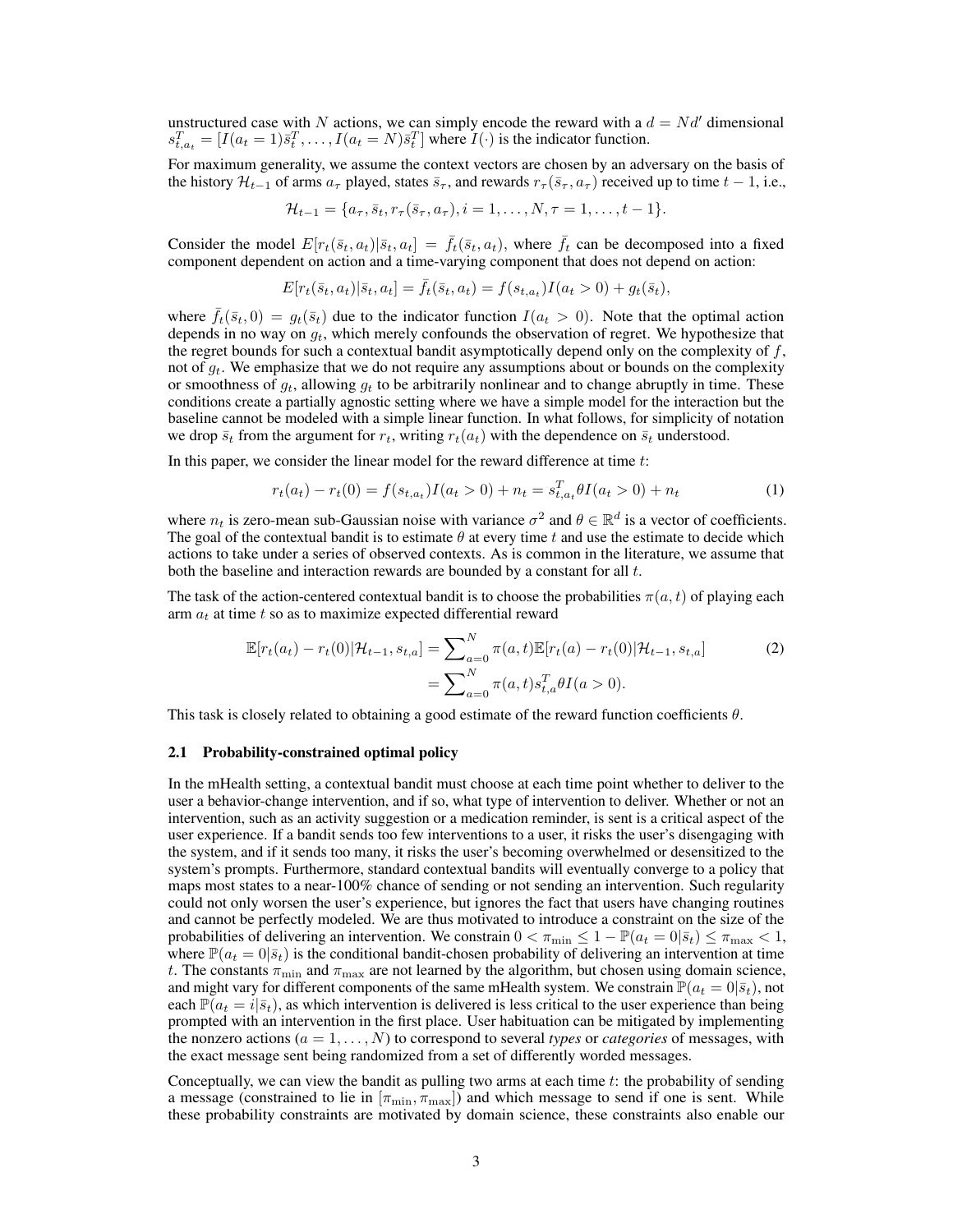proposed action-centering algorithm to effectively orthogonalize the baseline and interaction term rewards, achieving sublinear regret in complex scenarios that often occur in mobile health and other applications and for which existing approaches have large regret.

Under this probability constraint, we can now derive the optimal policy with which to compare the bandit. The policy that maximizes the expected reward (2) will play the optimal action

$$
a_t^* = \arg\max_{i \in \{0, ..., N\}} s_{t,i}^T \theta I(i > 0),
$$

with the highest allowed probability. The remainder of the probability is assigned as follows. If the optimal action is nonzero, the optimal policy will then play the zero action with the remaining probability (which is the minimum allowed probability of playing the zero action). If the optimal action is zero, the optimal policy will play the nonzero action with the highest expected reward

$$
\bar{a}_t^* = \arg\max_{i \in \{1, \dots, N\}} s_{t,i}^T \theta
$$

with the remaining probability, i.e.  $\pi_{\min}$ . To summarize, under the constraint  $1 - \pi_t^*(0, t) \in$  $[\pi_{\min}, \pi_{\max}]$ , the expected reward maximizing policy plays arm  $a_t$  with probability  $\pi^*(a, t)$ , where

If 
$$
a_t^* \neq 0 : \pi^*(a_t^*, t) = \pi_{\text{max}}, \quad \pi^*(0, t) = 1 - \pi_{\text{max}}, \quad \pi^*(a, t) = 0 \,\forall a \neq 0, a_t^*
$$
 (3)  
If  $a_t^* = 0 : \pi^*(0, t) = 1 - \pi_{\text{min}}, \quad \pi^*(\bar{a}_t^*, t) = \pi_{\text{min}}, \quad \pi^*(a, t) = 0 \,\forall a \neq 0, \bar{a}_t^*.$ 

# 3 Action-centered contextual bandit

Since the observed reward always contains the sum of the baseline reward and the differential reward we are estimating, and the baseline reward is arbitrarily complex, the main challenge is to isolate the differential reward at each time step. We do this via an action-centering trick, which randomizes the action at each time step, allowing us to construct an estimator whose expectation is proportional to the differential reward  $r_t(\bar{a}_t) - r_t(0)$ , where  $\bar{a}_t$  is the nonzero action chosen by the bandit at time t to be randomized against the zero action. For simplicity of notation, we set the probability of the bandit taking nonzero action  $\mathbb{P}(a_t > 0)$  to be equal to  $1 - \pi(0, t) = \pi_t$ .

# 3.1 Centering the actions - an unbiased  $r_t(\bar{a}_t) - r_t(0)$  estimate

To determine a policy, the bandit must learn the coefficients  $\theta$  of the model for the differential reward  $r_t(\bar{a}_t) - r_t(0) = s_{t,\bar{a}_t}^T \theta$  as a function of  $\bar{a}_t$ . If the bandit had access at each time t to the differential reward  $r_t(\bar{a}_t) - r_t(0)$ , we could estimate  $\theta$  using a penalized least-squares approach by minimizing

$$
\arg \min_{\theta} \sum_{t=1}^{T} (r_t(\bar{a}_t) - r_t(0) - \theta^T s_{t, \bar{a}_t})^2 + \lambda ||\theta||_2^2
$$

over  $\theta$ , where  $r_t(a)$  is the reward under action a at time t (Agrawal & Goyal, 2013). This corresponds to the Bayesian estimator when the reward is Gaussian. Although we have only access to  $r_t(a_t)$ , not  $r_t(\bar{a}_t) - r_t(0)$ , observe that given  $\bar{a}_t$ , the bandit randomizes to  $a_t = \bar{a}_t$  with probability  $\pi_t$  and  $a_t = 0$  otherwise. Thus

$$
\mathbb{E}[(I(a_t > 0) - \pi_t)r_t(a_t)|\mathcal{H}_{t-1}, \bar{a}_t, \bar{s}_t] = \pi_t(1 - \pi_t)r_t(\bar{a}) - (1 - \pi_t)\pi_t r_t(0)
$$
\n
$$
= \pi_t(1 - \pi_t)(r_t(\bar{a}_t) - r_t(0)).
$$
\n(4)

Thus  $(I(a_t > 0) - \pi_t)r_t(a_t)$ , which only uses the observed  $r_t(a_t)$ , is proportional to an unbiased estimator of  $r_t(\bar{a}_t) - r_t(0)$ . Recalling that  $\bar{a}_t, a_t$  are both known since they are chosen by the bandit at time t, we create the estimate of the differential reward between  $\bar{a}_t$  and action 0 at time t as

$$
\hat{r}_t(\bar{a}_t) = (I(a_t > 0) - \pi_t) r_t(a_t).
$$

The corresponding penalized weighted least-squares estimator for  $\theta$  using  $\hat{r}_t(\bar{a}_t)$  is the minimizer of

$$
\sum_{t=1}^{T} \pi_t (1 - \pi_t) (\hat{r}_t(\bar{a}_t) / (\pi_t(1 - \pi_t)) - \theta^T s_{t, \bar{a}_t})^2 + ||\theta||_2^2
$$
\n
$$
= \sum_{t=1}^{T} \frac{(\hat{r}_t(\bar{a}_t))^2}{\pi_t (1 - \pi_t)} - 2\hat{r}_t(\bar{a}_t) \theta^T s_{t, \bar{a}_t} + \pi_t (1 - \pi_t) (\theta^T s_{t, \bar{a}_t})^2 + ||\theta||_2^2
$$
\n
$$
= c - 2\theta^T \hat{b} + \theta^T B \theta + ||\theta||_2^2,
$$
\n(5)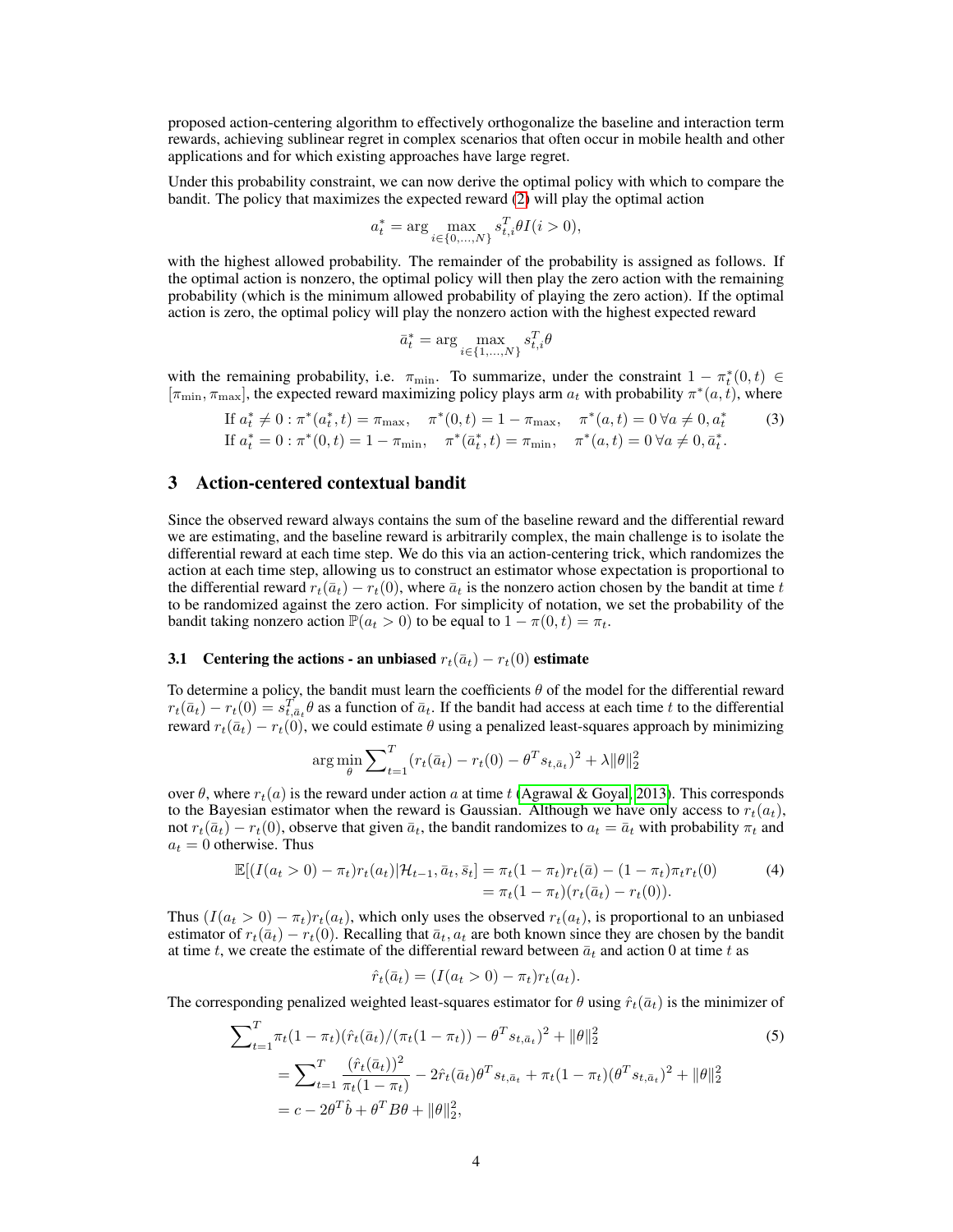where for simplicity of presentation we have used unit penalization  $\|\theta\|_2^2$ , and

$$
\hat{b} = \sum_{t=1}^{T} (I(a_t > 0) - \pi_t) s_{t, \bar{a}_t} r_t(a_t), \quad B = I + \sum_{t=1}^{T} \pi_t (1 - \pi_t) s_{t, \bar{a}_t} s_{t, \bar{a}_t}^T.
$$

The weighted least-squares weights are  $\pi_t(1 - \pi_t)$ , since var  $\left[\frac{\hat{r}_t(\bar{a}_t)}{\pi_t(1 - \pi_t)}\right]$  $\left[\frac{\hat{r}_t(\bar{a}_t)}{\pi_t(1-\pi_t)}\middle|\mathcal{H}_{t-1},\bar{a}_t,\bar{s}_t\right] =$  $\frac{\text{var}[\hat{r}_t(\bar{a}_t)t|\mathcal{H}_{t-1},\bar{a}_t,\bar{s}_t]}{(\pi_t(1-\pi_t))^2}$  and the standard deviation of  $\hat{r}_t(\bar{a}_t) = (I(a_t > 0) - \pi_t)r_t(a_t)$  given  $\frac{(\pi_t(1-\pi_t))^2}{(\pi_t(1-\pi_t), \bar{g}_t, \bar{g}_t)}$  and the standard deviation of  $r_t(u_t) = \frac{1}{(u_t - \bar{g}_t)^2}$ .

#### 3.2 Action-Centered Thompson Sampling

As the Thompson sampling approach generates probabilities of taking an action, rather than selecting an action, Thompson sampling is particularly suited to our regression approach. We follow the basic framework of the contextual Thompson sampling approach presented by Agrawal & Goyal (2013), extending and modifying it to incorporate our action-centered estimator and probability constraints.

The critical step in Thompson sampling is randomizing the model coefficients according to the prior  $\mathcal{N}(\hat{\theta}, v^2 B^{-1})$  for  $\theta$  at time t. A  $\theta' \sim \mathcal{N}(\hat{\theta}, v^2 B^{-1})$  is generated, and the action  $a_t$  chosen to maximize  $s_{t,a}^T \theta'$ . The probability that this procedure selects any action a is determined by the distribution of  $\theta'$ ; however, it may select action 0 with a probability not in the required range  $[1 - \pi_{\text{max}}, 1 - \pi_{\text{min}}]$ . We thus introduce a two-step hierarchical procedure. After generating the random  $\theta'$ , we instead choose the *nonzero*  $\bar{a}_t$  maximizing the expected reward

$$
\bar{a}_t = \arg\max_{a \in \{1, \dots, N\}} s_{t,a}^T \theta'.
$$

Then we randomly determine whether to take the nonzero action, choosing  $a_t = \bar{a}_t$  with probability

## Algorithm 1 Action-Centered Thompson Sampling

- 1: Set  $B = I$ ,  $\hat{\theta} = 0$ ,  $\hat{b} = 0$ , choose  $[\pi_{\min}, \pi_{\max}]$ .
- 2: for  $t = 1, 2, ...$  do
- 3: Observe current context  $\bar{s}_t$  and form  $s_{t,a}$  for each  $a \in \{1, \ldots, N\}$ .
- 4: Randomly generate  $\theta' \sim \mathcal{N}(\hat{\theta}, v^2 B^{-1})$ .
- 5: Let

$$
\bar{a}_t = \arg\max_{a \in \{1, ..., N\}} s_{t,a}^T \theta'.
$$

- 6: Compute probability  $\pi_t$  of taking a nonzero action according to (6).
- 7: Play action  $a_t = \bar{a}_t$  with probability  $\pi_t$ , else play  $a_t = 0$ .
- 8: Observe reward  $r_t(a_t)$  and update  $\hat{\theta}$

$$
B = B + \pi_t (1 - \pi_t) s_{t, \bar{a}_t} s_{t, \bar{a}_t}^T, \quad \hat{b} = \hat{b} + s_{t, \bar{a}_t} (I(a_t > 0) - \pi_t) r_t(a_t), \quad \hat{\theta} = B^{-1} \hat{b}.
$$

9: end for

$$
\pi_t = \mathbb{P}(a_t > 0) = \max(\pi_{\min}, \min(\pi_{\max}, \mathbb{P}(s_{t,\bar{a}}^T \tilde{\theta} > 0))),
$$
\n(6)

and  $a_t = 0$  otherwise, where  $\tilde{\theta} \sim \mathcal{N}(\hat{\theta}, v^2 B^{-1})$ .  $\mathbb{P}(s_{t,\bar{a}}^T \tilde{\theta} > 0)$  is the probability that the expected relative reward  $s_{t,\bar{a}}^T\tilde{\theta}$  of action  $\bar{a}_t$  is higher than zero for  $\tilde{\theta}\sim\mathcal{N}(\hat{\theta},v^2B^{-1})$ . This probability is easily computed using the normal CDF. Finally the bandit updates  $\hat{b}$ , B and computes an updated  $\hat{\theta} = B^{-1}\hat{b}$ . Our action-centered Thompson sampling algorithm is summarized in Algorithm 1.

## 4 Regret analysis

Classically, the regret of a bandit is defined as the difference between the reward achieved by taking the optimal actions  $a_t^*$ , and the expected reward received by playing the arm  $a_t$  chosen by the bandit

$$
regretclassical(t) = st,atT + \theta - st,atT + \theta,
$$
\n(7)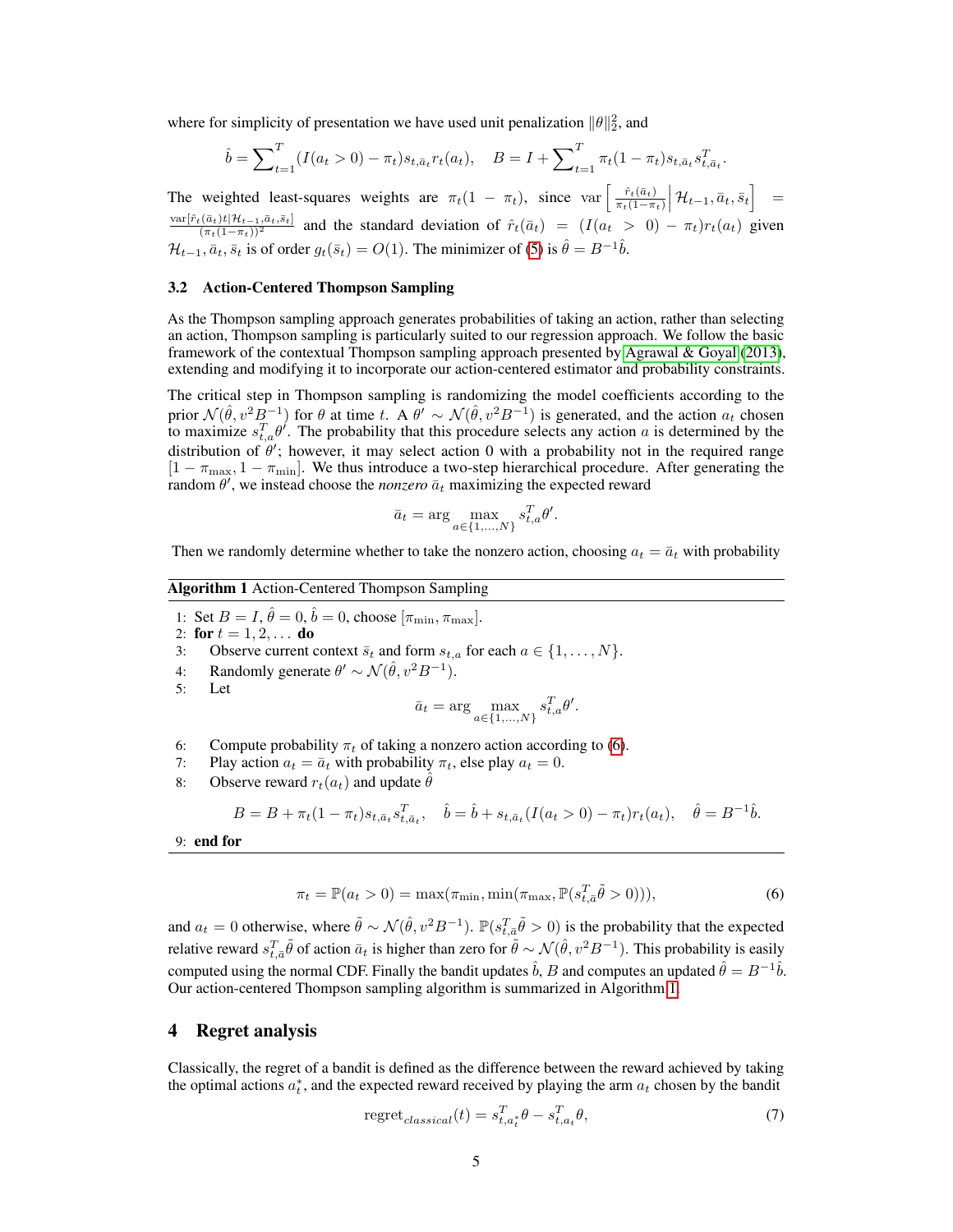where the expectation is taken conditionally on  $a_t$ ,  $s_{t,a_t}^T$ ,  $\mathcal{H}_{t-1}$ . For simplicity, let  $\pi_t^* = 1 - \pi_t^*(0,t)$ be the probability that the optimal policy takes a nonzero action, and recall that  $\pi_t = 1 - \pi_t(0, t)$  is the probability the bandit takes a nonzero action. The probability constraint implies that the optimal policy (3) plays the optimal arm with a probability bounded away from 0 and 1, hence definition (7) is no longer meaningful. We can instead create a regret that is the difference in expected rewards conditioned on  $\bar{a}_t, \pi_t, s_{t,a_t}^T, \mathcal{H}_{t-1}$ , but not on the randomized action  $a_t$ :

$$
regret(t) = \pi_t^* s_{t, \bar{a}_t^*}^T \theta - \pi_t s_{t, \bar{a}_t}^T \theta
$$
\n(8)

where we have recalled that given  $\bar{a}_t$ , the bandit plays action  $a_t = \bar{a}_t$  with probability  $\pi_t$  and plays the  $a_t = 0$  with differential reward 0 otherwise. The action-centered contextual bandit attempts to minimize the cumulative regret  $\mathcal{R}(T) = \sum_{t=1}^{T} \text{regret}(t)$  over horizon T.

#### 4.1 Regret bound for Action-Centered Thompson Sampling

In the following theorem we show that with high probability, the probability-constrained Thompson sampler has low regret relative to the optimal probability-constrained policy.

**Theorem 1.** *Consider the action-centered contextual bandit problem, where*  $\bar{f}_t$  *is potentially time varying, and*  $\bar{s}_t$  *at time t given*  $\mathcal{H}_{t-1}$  *is chosen by an adversary. Under this regime, the total regret at time* T *for the action-centered Thompson sampling contextual bandit (Algorithm 1) satisfies*

$$
\mathcal{R}(T) \le C\left(\frac{d^2}{\epsilon}\sqrt{T^{1+\epsilon}}(\log(Td)\log\frac{1}{\delta})\right)
$$

*with probability at least*  $1 - 3\delta/2$ , for any  $0 < \epsilon < 1$ ,  $0 < \delta < 1$ . The constant C is in the proof.

Observe that this regret bound does not depend on the number of actions  $N$ , is sublinear in  $T$ , and scales only with the complexity d of the interaction term, not the complexity of the baseline reward g. Furthermore,  $\epsilon = 1/\log(T)$  can be chosen giving a regret of order  $O(d^2\sqrt{T})$ .

This bound is of the same order as the baseline Thompson sampling contextual bandit in the adversarial setting when the baseline is identically zero (Agrawal & Goyal, 2013). When the baseline can be modeled with d' features where  $d' > d$ , our method achieves  $O(d^2\sqrt{T})$  regret whereas the standard Thompson sampling approach has  $O((d+d')^2\sqrt{T})$  regret. Furthermore, when the baseline reward is time-varying, the worst case regret of the standard Thompson sampling approach is  $O(T)$ , while the regret of our method remains  $O(d^2\sqrt{T})$ .

#### 4.2 Proof of Theorem 1 - Decomposition of the regret

We will first bound the regret  $(8)$  at time t.

regret
$$
(t) = \pi_t^* s_{t, \bar{a}_t^*}^T \theta - \pi_t s_{t, \bar{a}_t}^T \theta = (\pi_t^* - \pi_t)(s_{t, \bar{a}_t}^T \theta) + \pi_t^* (s_{t, \bar{a}_t^*}^T \theta - s_{t, \bar{a}_t}^T \theta) \tag{9}
$$

$$
\leq (\pi_t^* - \pi_t)(s_{t,\bar{a}_t}^T \theta) + (s_{t,\bar{a}_t^*}^T \theta - s_{t,\bar{a}_t}^T \theta), \tag{10}
$$

where the inequality holds since  $(s_{t,\bar{a}_{t}}^{T} \theta - s_{t,\bar{a}_{t}}^{T} \theta) \ge 0$  and  $0 < \pi_{t}^{*} < 1$  by definition. Then

$$
\mathcal{R}(T) = \sum_{t=1}^{T} \text{regret}(t) \le \underbrace{\sum_{t=1}^{T} (\pi_t^* - \pi_t)(s_{t,\bar{a}_t}^T \theta)}_{I} + \underbrace{\sum_{t=1}^{T} (s_{t,\bar{a}_t}^T \theta - s_{t,\bar{a}_t}^T \theta)}_{II}
$$

Observe that we have decomposed the regret into a term  $I$  that depends on the choice of the randomization  $\pi_t$  between the zero and nonzero action, and a term II that depends only on the choice of the potential nonzero action  $\bar{a}_t$  prior to the randomization. We bound I using concentration inequalities, and bound  $II$  using arguments paralleling those for standard Thompson sampling.

**Lemma 1.** Suppose that the conditions of Theorem 1 apply. Then with probability at least  $1 - \frac{\delta}{2}$ ,  $I \leq C \sqrt{d^3 T \log(Td) \log(1/\delta)}$  for some constant C given in the proof.

Lemma 2. *Suppose that the conditions of Theorem 1 apply. Then term* II *can be bounded as*

$$
II = \sum_{t=1}^{T} (s_{t,\bar{a}_t}^T \theta - s_{t,\bar{a}_t}^T \theta) \le C' \left( \frac{d^2}{\epsilon} \sqrt{T^{1+\epsilon}} \log \frac{1}{\delta} \log(Td) \right)
$$

*where the inequality holds with probability at least*  $1 - \delta$ .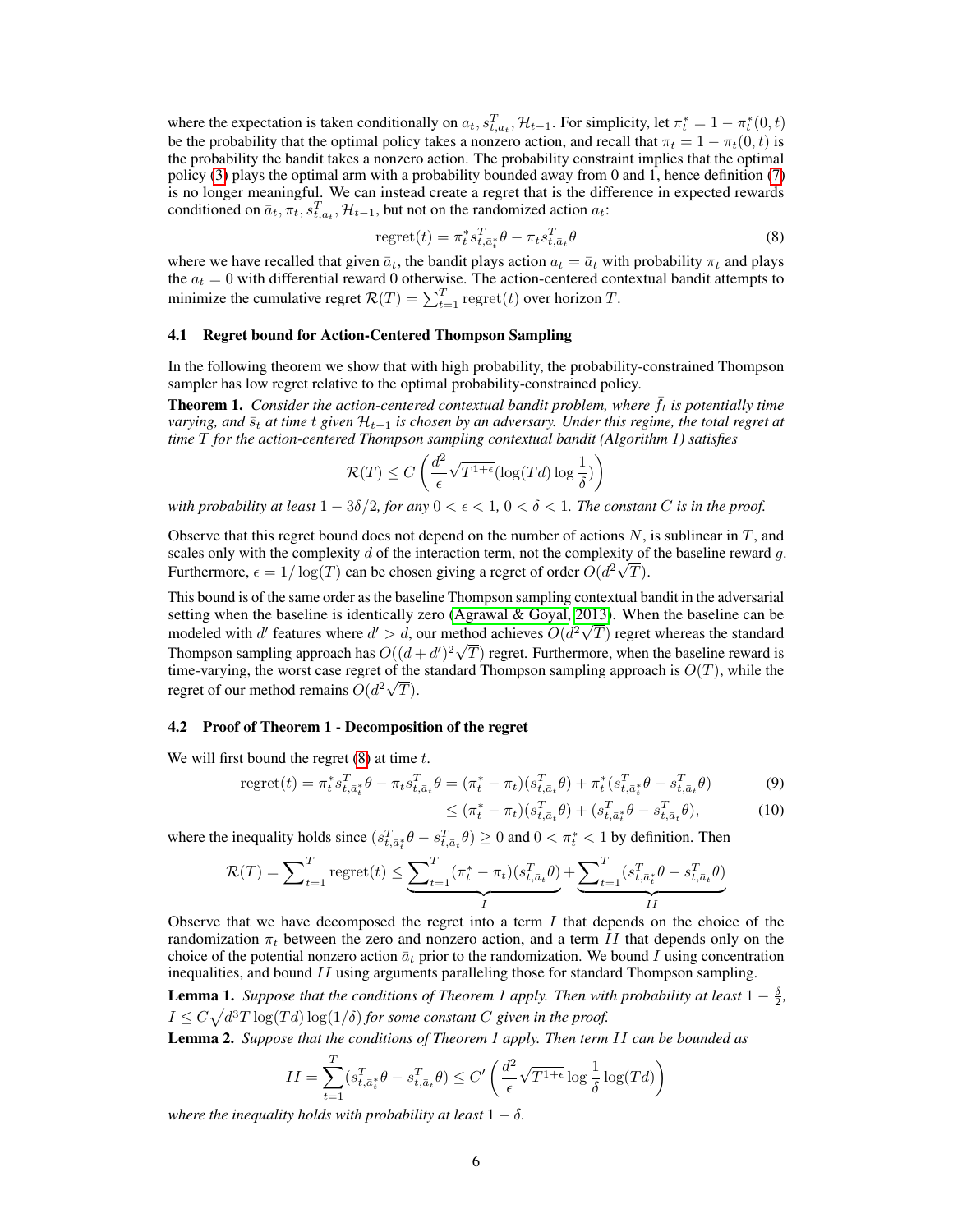The proofs are contained in Sections 4 and 5 in the supplement respectively. In the derivation, the "pseudo-actions"  $\bar{a}_t$  that Algorithm 1 chooses prior to the  $\pi_t$  baseline-nonzero randomization correspond to the actions in the standard contextual bandit setting. Note that I involves only  $\bar{a}_t$ , not  $\bar{a}_t^*$ , hence it is not surprising that the bound is smaller than that for II. Combining Lemmas 1 and 2 via the union bound gives Theorem 1.

## 5 Results

#### 5.1 Simulated data

We first conduct experiments with simulated data, using  $N = 2$  possible nonzero actions. In each experiment, we choose a true reward generative model  $r_t(s, a)$  inspired by data from the HeartSteps study (for details see Section 1.1 in the supplement), and generate two length  $T$  sequences of state vectors  $s_{t,a} \in \mathbb{R}^{NK}$  and  $\bar{s}_t \in \mathbb{R}^L$ , where the  $\bar{s}_t$  are iid Gaussian and  $s_{t,a}$  is formed by stacking columns  $I(a = i)[1; \bar{s}_t]$  for  $i = 1, ..., N$ . We consider both nonlinear and nonstationary baselines, while keeping the treatment effect models the same. The bandit under evaluation iterates through the  $T$  time points, at each choosing an action and receiving a reward generated according to the chosen model. We set  $\pi_{\min} = 0.2, \pi_{\max} = 0.8$ .

At each time step, the reward under the optimal policy is calculated and compared to the reward received by the bandit to form the regret regret $(t)$ . We can then plot the cumulative regret

cumulative regret
$$
(t)
$$
 =  $\sum_{\tau=1}^{t}$  regret $(\tau)$ .

In the first experiment, the baseline reward is nonlinear. Specifically, we generate rewards using



Figure 1: Nonlinear baseline reward  $g$ , in scenario with 2 nonzero actions and reward function based on collected HeartSteps data. Cumulative regret shown for proposed Action-Centered approach, compared to baseline contextual bandit, median computed over 100 random trials.

 $r_t(s_{t,a_t}, \bar{s}_t, a_t) = \theta^T s_{t,a_t} + 2I(||\bar{s}_t]_1| < 0.8) + n_t$  where  $n_t = \mathcal{N}(0, 1)$  and  $\theta \in \mathbb{R}^8$  is a fixed vector listed in supplement section 1.1. This simulates the quite likely scenario that for a given individual the baseline reward is higher for small absolute deviations from the mean of the first context feature, i.e. rewards are higher when the feature at the decision point is "near average", with reward decreasing for abnormally high or low values. We run the benchmark Thompson sampling algorithm (Agrawal & Goyal, 2013) and our proposed action-centered Thompson sampling algorithm, computing the cumulative regrets and taking the median over 500 random trials. The results are shown in Figure 1, demonstrating linear growth of the benchmark Thompson sampling algorithm and significantly lower, sublinear regret for our proposed method.

We then consider a scenario with the baseline reward  $g_t(\cdot)$  function changing in time. We generate rewards as  $r_t(s_{t,a_t}, \bar{s}_t, a_t) = \theta^T s_{t,a_t} + \eta_t^T \bar{s}_t + n_t$  where  $n_t = \mathcal{N}(0, 1)$ ,  $\theta$  is a fixed vector as above, and  $\eta_t \in \mathbb{R}^7$ ,  $\bar{s}_t$  are generated as smoothly varying Gaussian processes (supplement Section 1.1). The cumulative regret is shown in Figure 2, again demonstrating linear regret for the baseline approach and significantly lower sublinear regret for our proposed action-centering algorithm as expected.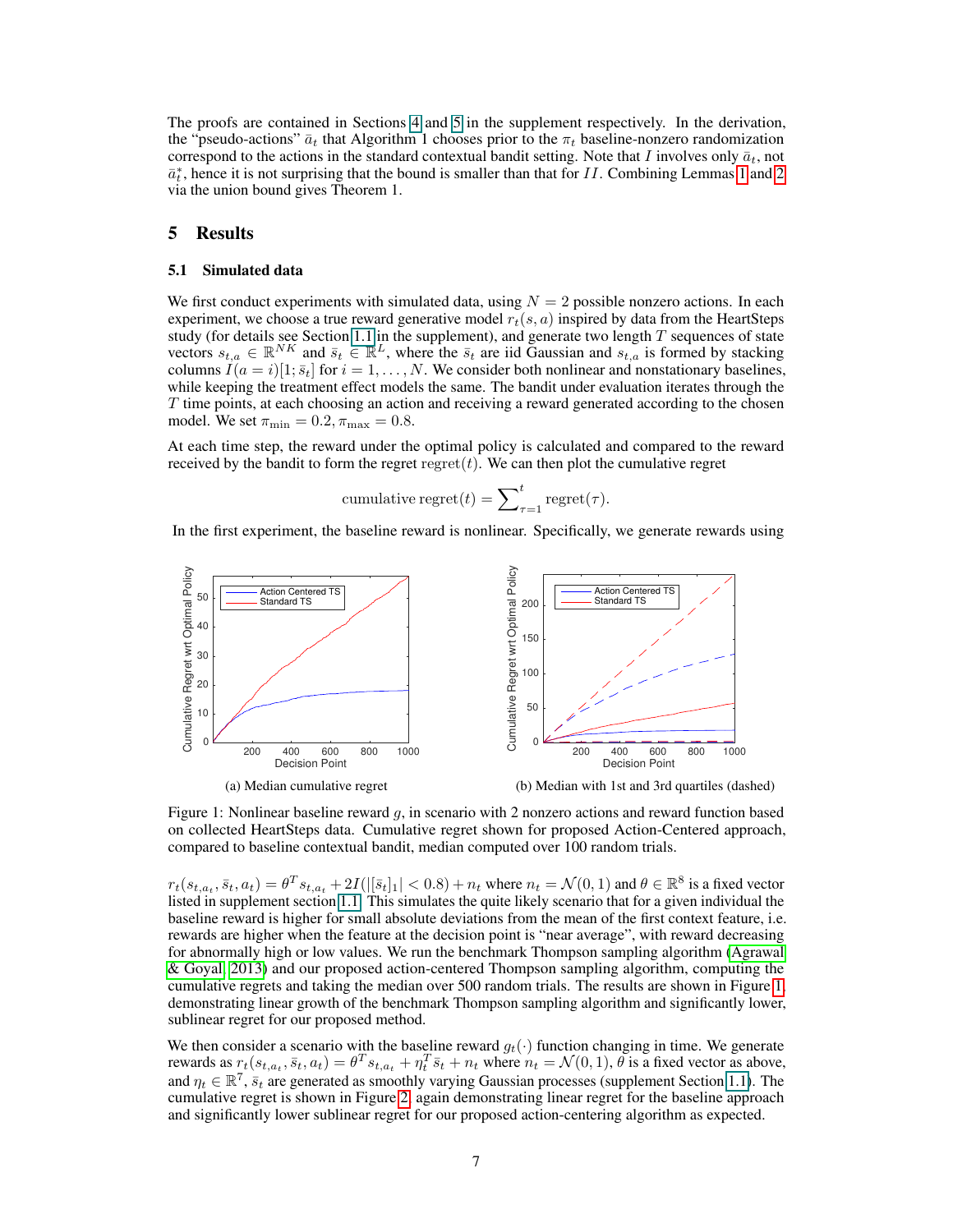

Figure 2: Nonstationary baseline reward  $g$ , in scenario with 2 nonzero actions and reward function based on collected HeartSteps data. Cumulative regret shown for proposed Action-Centered approach, compared to baseline contextual bandit, median computed over 100 random trials.

#### 5.2 HeartSteps study data

The HeartSteps study collected the sensor and weather-based features shown in Figure 1 at 5 decision points per day for each study participant. If the participant was available at a decision point, a message was sent with constant probability 0.6. The sent message could be one of several activity or anti-sedentary messages chosen by the system. The reward for that message was defined to be  $log(0.5 + x)$  where x is the step count of the participant in the 30 minutes following the suggestion. As noted in the introduction, the baseline reward, i.e. the step count of a subject when no message is sent, does not only depend on the state in a complex way but is likely dependent on a large number of unobserved variables. Because of these unobserved variables, the mapping from the observed state to the reward is believed to be strongly time-varying. Both these characteristics (complex, time-varying baseline reward function) suggest the use of the action-centering approach.

We run our contextual bandit on the HeartSteps data, considering the binary action of whether or not to send a message at a given decision point based on the features listed in Figure 1 in the supplement. Each user is considered independently, for maximum personalization and independence of results. As above we set  $\pi_{\min} = 0.2, \pi_{\max} = 0.8$ .

We perform offline evaluation of the bandit using the method of Li et al. (2011). Li et al. (2011) uses the sequence of states, actions, and rewards in the data to form an near-unbiased estimate of the average expected reward achieved by each algorithm, averaging over all users. We used a total of 33797 time points to create the reward estimates. The resulting estimates for the improvement in average reward over the baseline randomization, averaged over 100 random seeds of the bandit algorithm, are shown in Figure 2 of the supplement with the proposed action-centering approach achieving the highest reward. Since the reward is logarithmic in the number of steps, the results imply that the benchmark Thompson sampling approach achieves an average 1.6% increase in step counts over the non-adaptive baseline, while our proposed method achieves an increase of 3.9%.

## 6 Conclusion

Motivated by emerging challenges in adaptive decision making in mobile health, in this paper we proposed the action-centered Thompson sampling contextual bandit, exploiting the randomness of the Thompson sampler and an action-centering approach to orthogonalize out the baseline reward. We proved that our approach enjoys low regret bounds that scale only with the complexity of the interaction term, allowing the baseline reward to be arbitrarily complex and time-varying.

#### Acknowledgments

This work was supported in part by grants R01 AA023187, P50 DA039838, U54EB020404, R01 HL125440 NHLBI/NIA, NSF CAREER IIS-1452099, and a Sloan Research Fellowship.